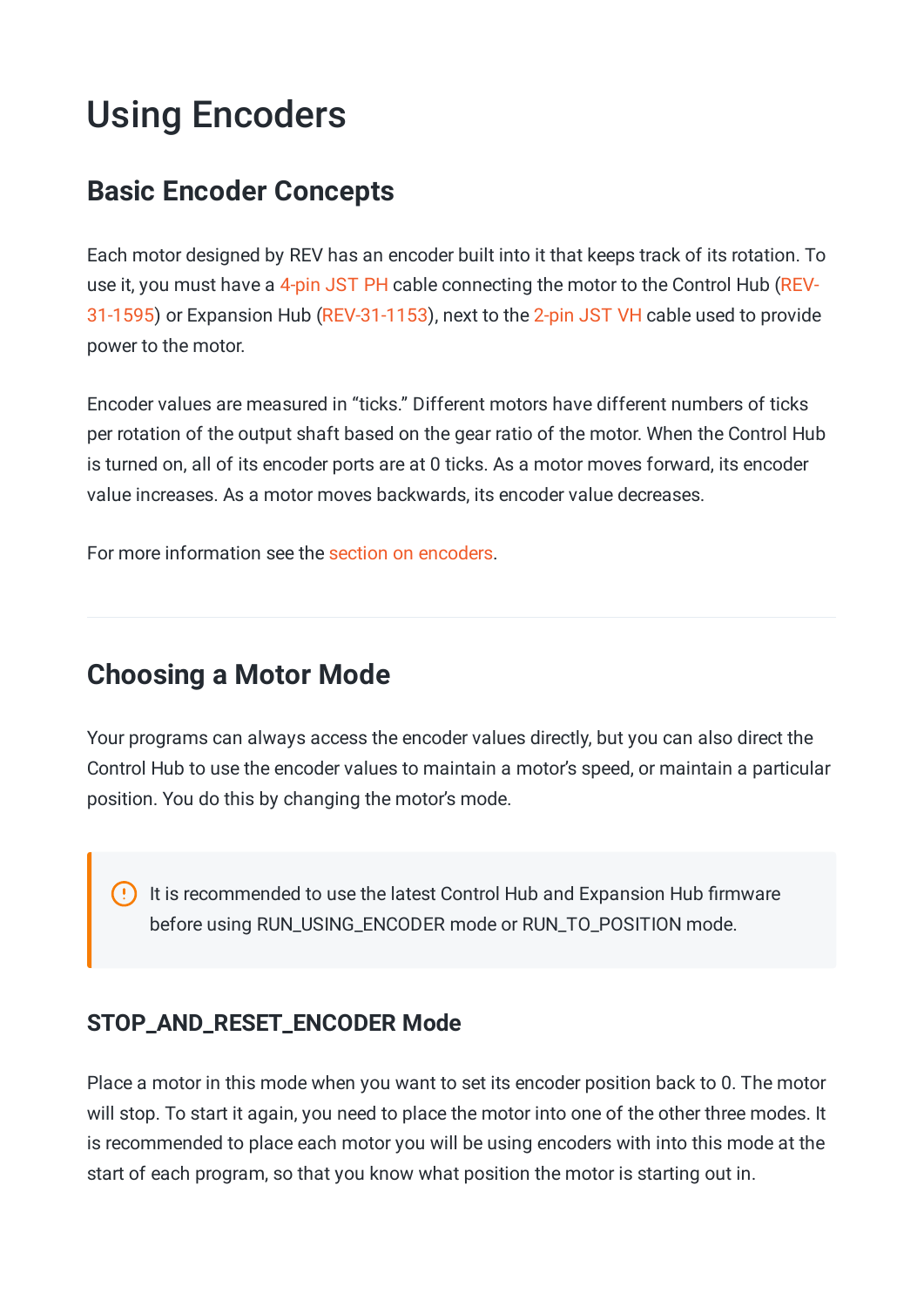### **RUN\_WITHOUT\_ENCODER Mode**

Use this mode when you don't want the Control Hub to attempt to use the encoders to maintain a constant speed. You can still access the encoder values, but your actual motor speed will vary more based on external factors such as battery life and friction. In this mode, you provide a power level in the -1 to 1 range, where -1 is full speed backwards, 0 is stopped, and 1 is full speed forwards. Reducing the power reduces both torque and speed.

This mode is a good choice for drivetrain motors driven by joysticks on the gamepad.

### **RUN\_USING\_ENCODER Mode**

In this mode, the Control Hub will use the encoder to take an active role in managing the motor's speed. Rather than directly applying a percentage of the available power, RUN\_USING\_ENCODER mode targets a specific velocity (speed). This allows the motor to account for friction, battery voltage, and other factors.

This mode is a good choice for operations, like a flywheel, that require a specific  $(i)$ speed and can use buttons on a gamepad for control.

### **RUN\_TO\_POSITION Mode**

In this mode, the Control Hub will target a specific position, rather than a specific velocity. You still set a velocity, but it is only used as the maximum velocity. The motor will continue to hold its position even after it has reached its target.

(i) This mode is a good choice for operations, like an arm, that require a specific position and can use buttons on a gamepad for control.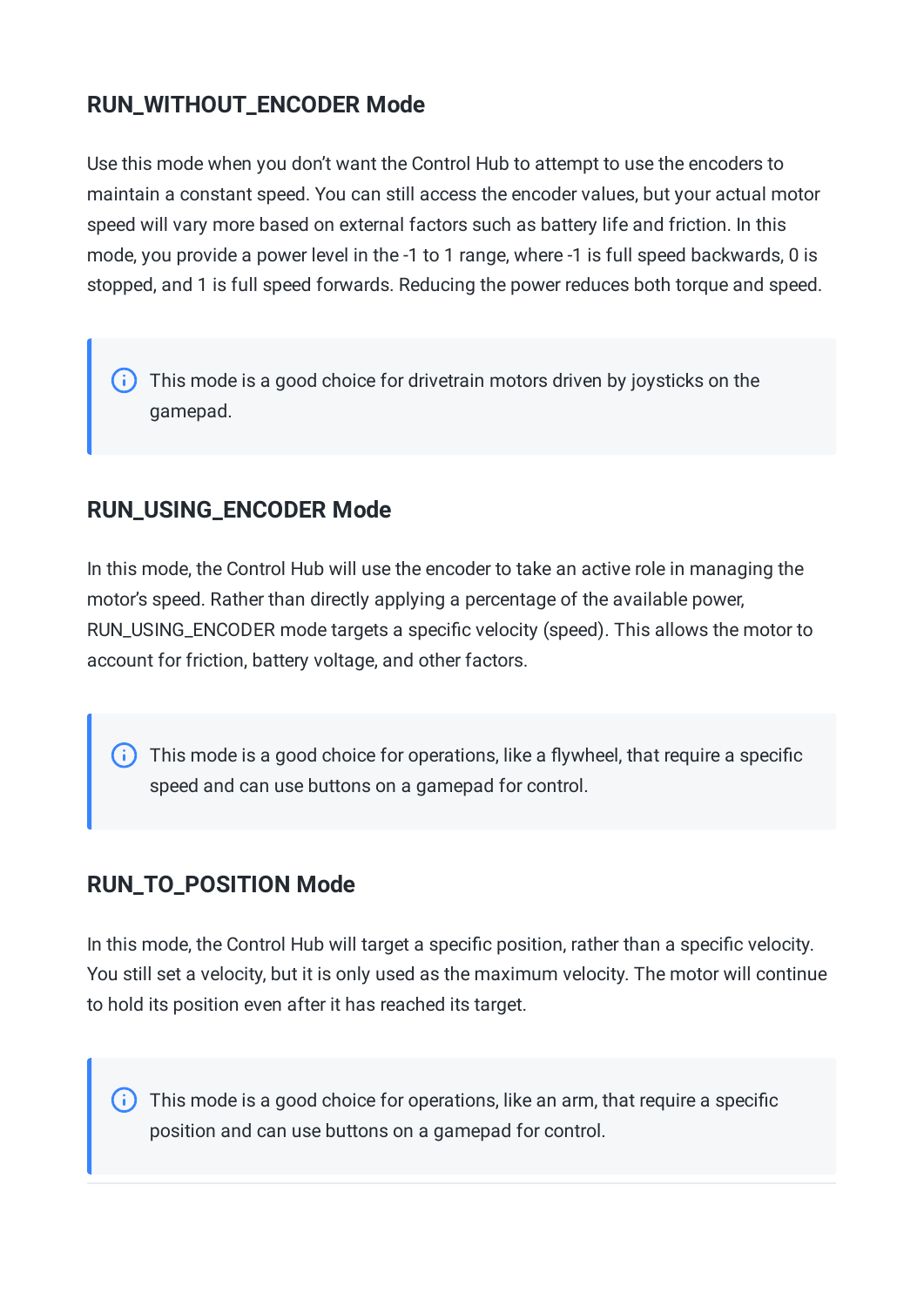# **Reading the Encoder Value**

| <b>Blocks</b>                 |                                                                                                                                                                                                                                                                                    |
|-------------------------------|------------------------------------------------------------------------------------------------------------------------------------------------------------------------------------------------------------------------------------------------------------------------------------|
|                               | In Blocks, you access the current encoder value by using the DcMotor<br>Current Position block.                                                                                                                                                                                    |
| $\blacktriangleright$ Sensors | →LinearOpMode<br><b>CurrentPosition</b><br>Motor $*$<br><b>Gamepad</b><br>▼ Actuators<br><b>Direction</b><br>REVERSE v<br><b>Direction</b><br>set Motor v<br>$\overline{v}$ to<br>▼ DcMotor<br>$\Rightarrow$ Dual<br>$\blacktriangleright$ Extended<br><b>Direction</b><br>Motor * |
|                               |                                                                                                                                                                                                                                                                                    |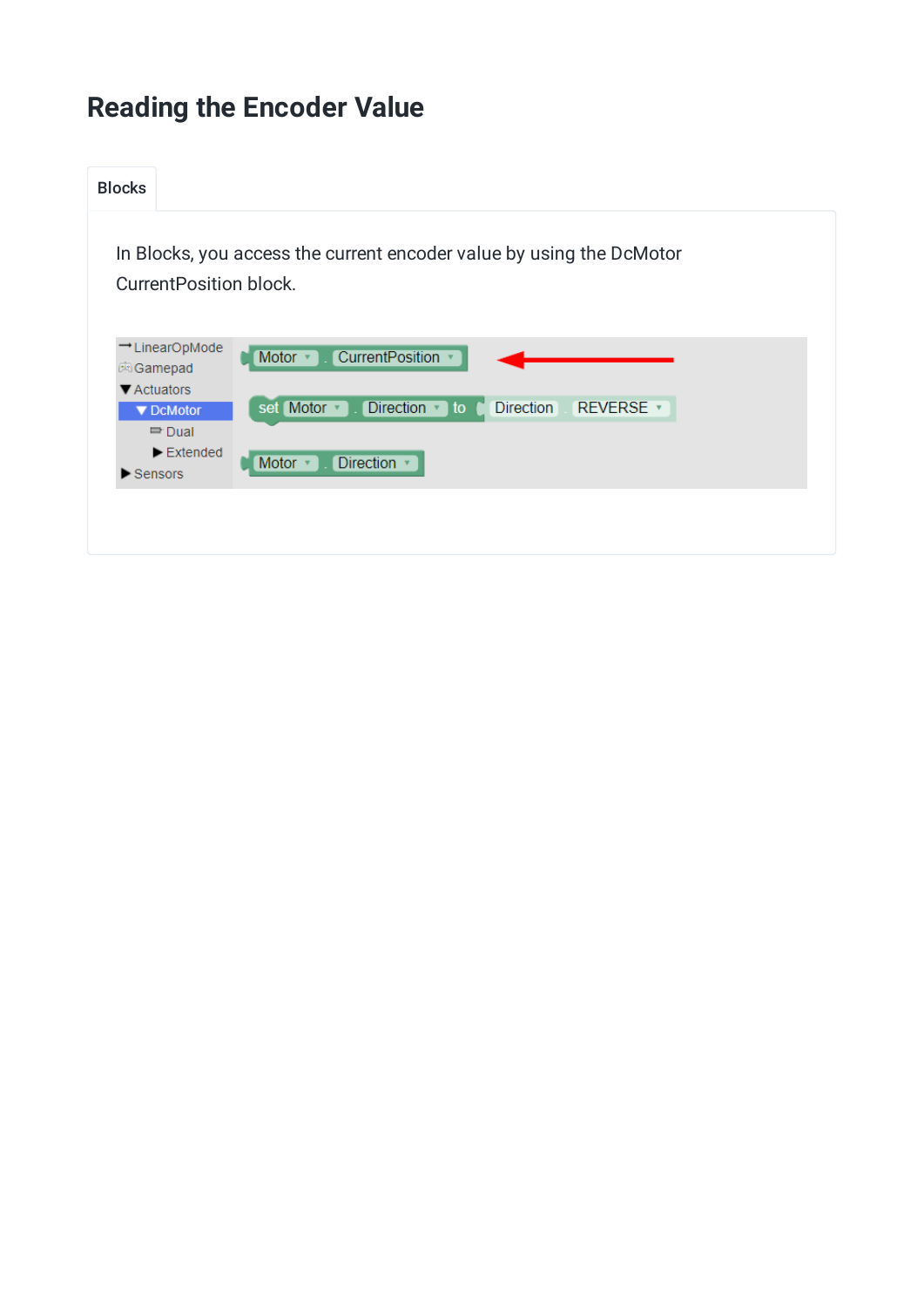Java

In Java, you access the current encoder value by calling getCurrentPosition() on a DcMotor or DcMotorEx object. This sample program prints the encoder value for a motor configured with the name "Motor" to telemetry:



### **Setting the Motor Mode**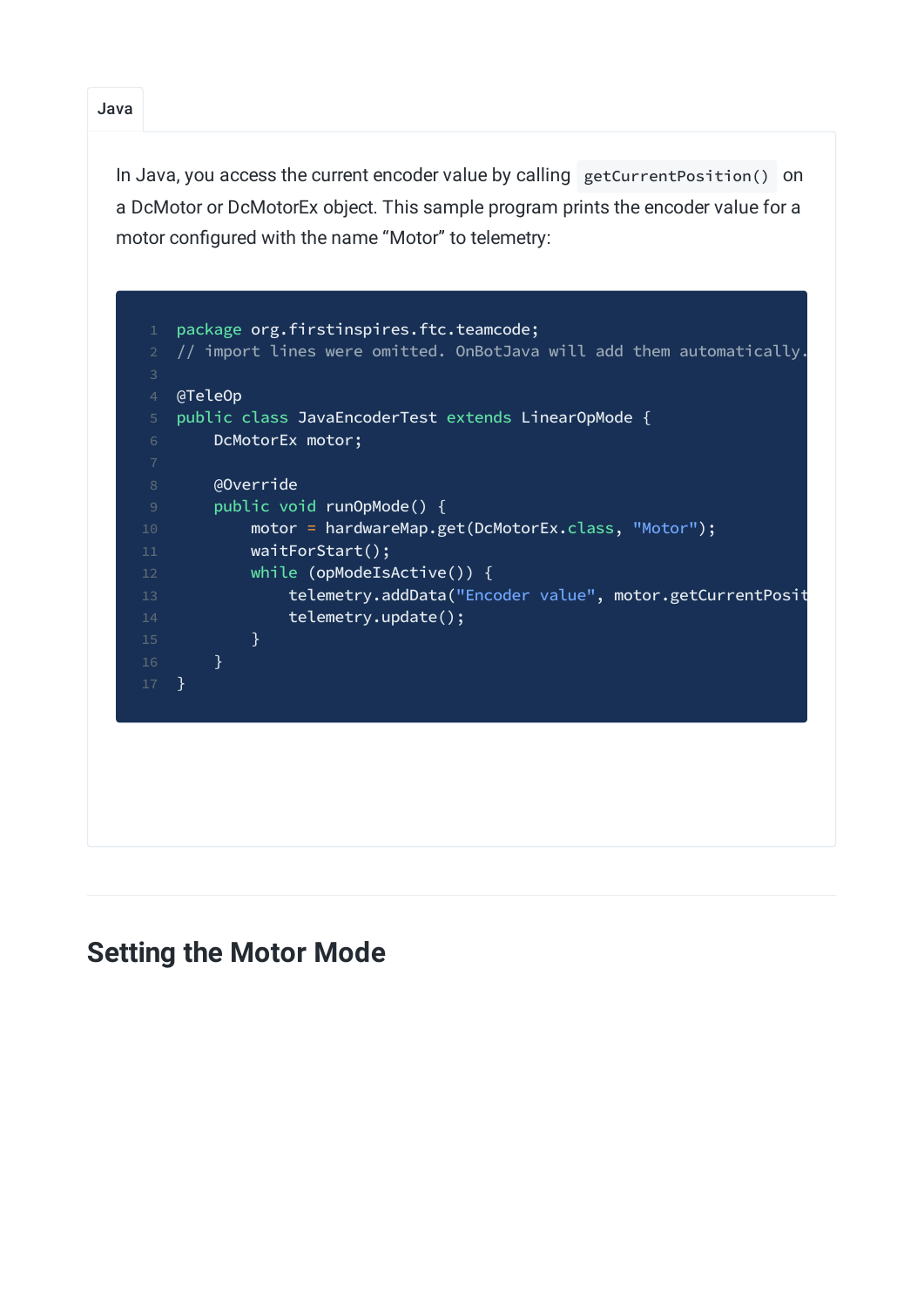### Blocks

In Blocks, you set the motor's mode with this block. You can select different modes from its dropdown menu.



#### Java

Here is a snippet of code that demonstrates how to do the same thing in Java. You can skip the first line if you already have retrieved the motor object from hardwareMap. Change RUN\_WITHOUT\_ENCODER to the desired motor mode (STOP\_AND\_RESET\_ENCODER, RUN\_WITHOUT\_ENCODER, RUN\_USING\_ENCODER, or RUN\_TO\_POSITION).

1 DcMotorEx motor = hardwareMap.get(DcMotorEx.class, "Motor"); 2 motor.setMode(DcMotor.RunMode.RUN\_WITHOUT\_ENCODER);

### **Using RUN\_WITHOUT\_ENCODER**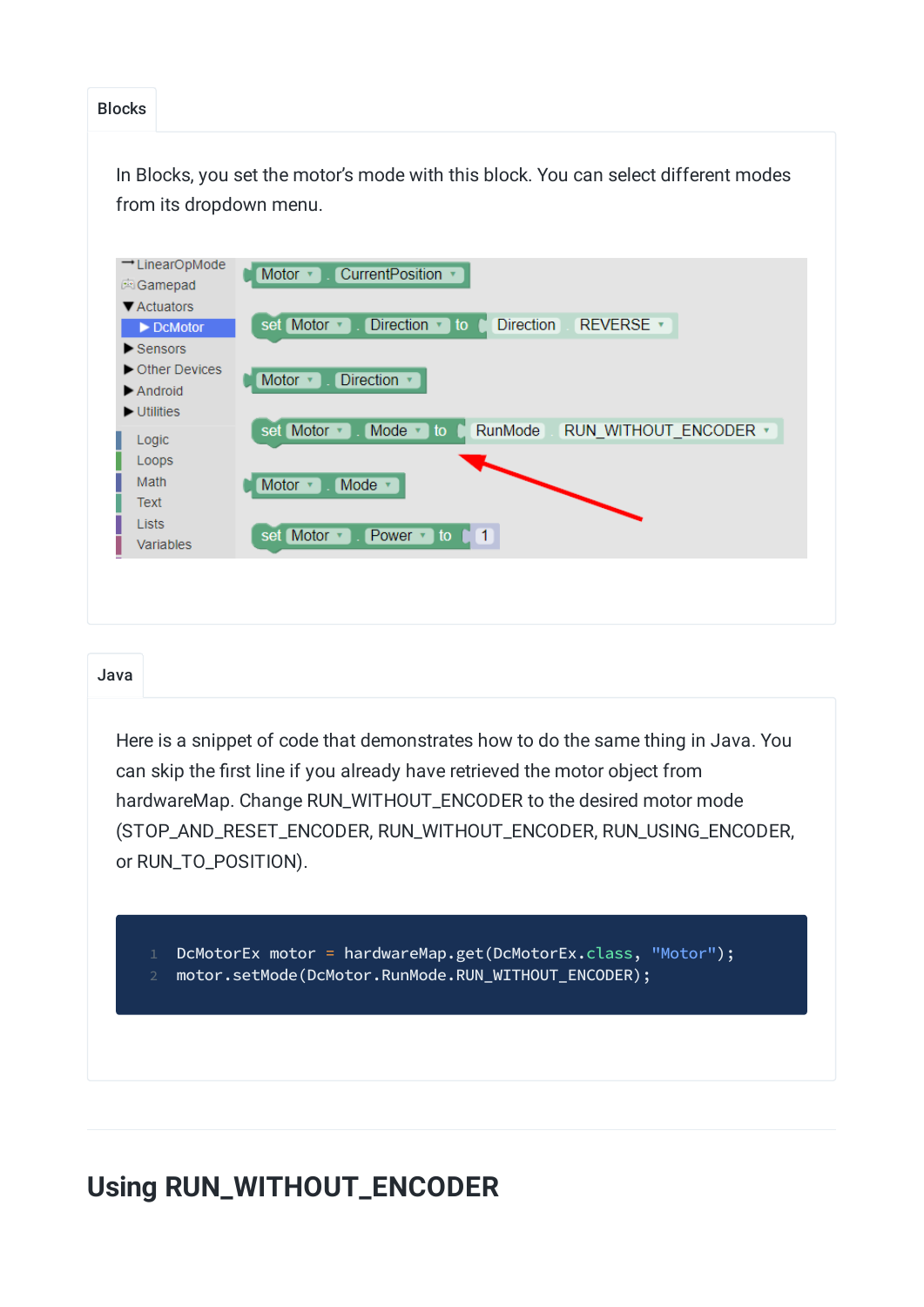The RUN\_WITHOUT\_ENCODER motor mode is very straightforward, you simply set a power in the range of -1.0 to 1.0. However, if you try to set a velocity (which will be covered later on), the motor will automatically be switched into RUN\_USING\_ENCODER mode.

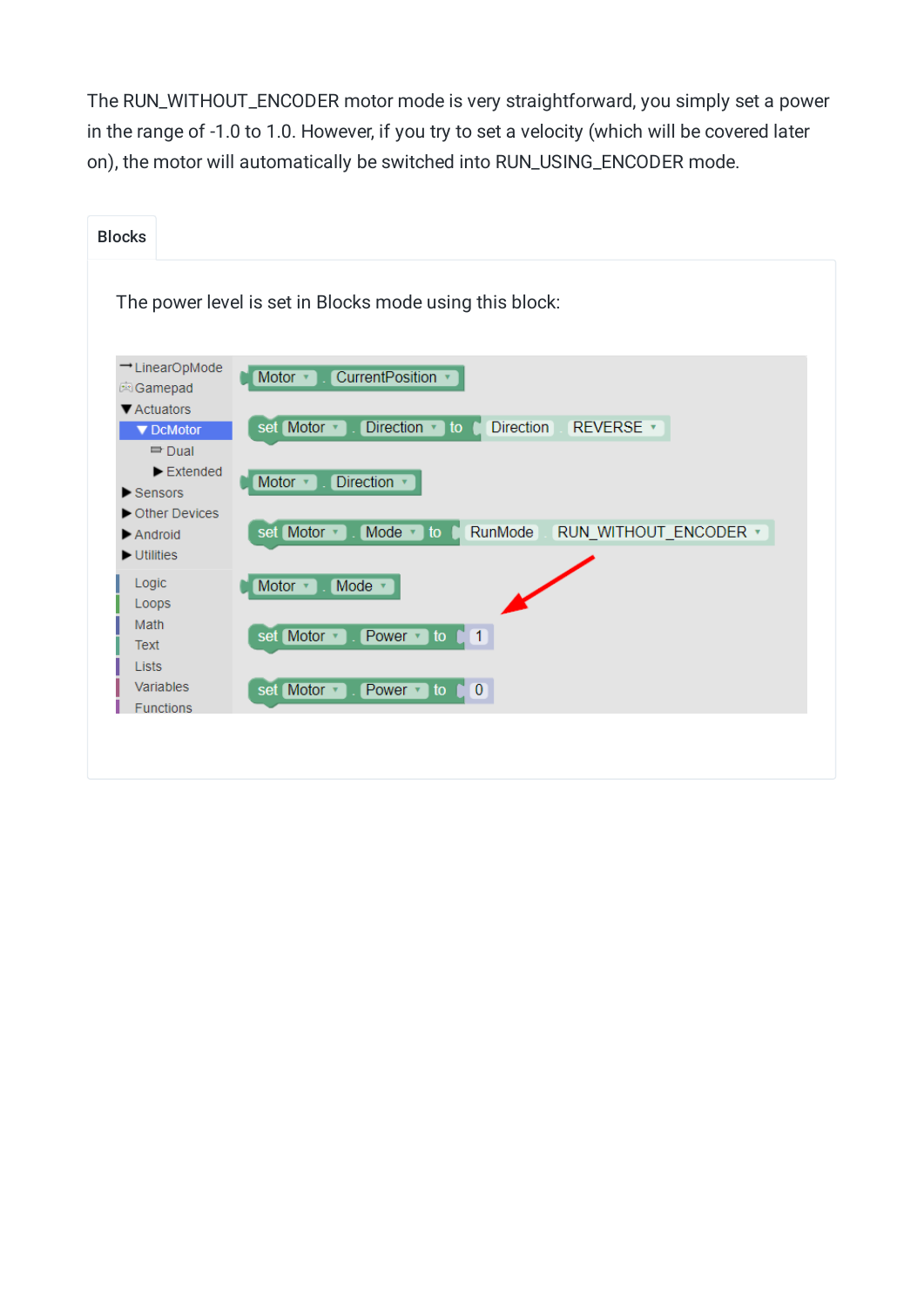The power level is set in Java by calling setPower() on a DcMotor or DcMotorEx object, as is shown in this snippet. You can skip the first two lines if you already have retrieved the motor object from hardwareMap and set the mode to RUN\_WITHOUT\_ENCODER.

- DcMotorEx motor = hardwareMap.get(DcMotorEx.class, "Motor");
- 2 motor.setMode(DcMotor.RunMode.RUN\_WITHOUT\_ENCODER);
- 3 // This will run the motor forward at half-power
- 4 double motorPower = 0.5;
- 5 motor.setPower(motorPower);

## **Using RUN\_USING\_ENCODER**

In RUN\_USING\_ENCODER mode, you should set a velocity (measured in ticks per second), rather than a power level. You can still provide a power level in RUN\_USING\_ENCODER mode, but this is not recommended, as it will limit your target speed significantly. Setting a velocity from RUN\_WITHOUT\_ENCODER mode will automatically switch the motor to RUN\_USING\_ENCODER mode. You should pick a velocity that the motor will be capable of reaching even with a full load and a low battery.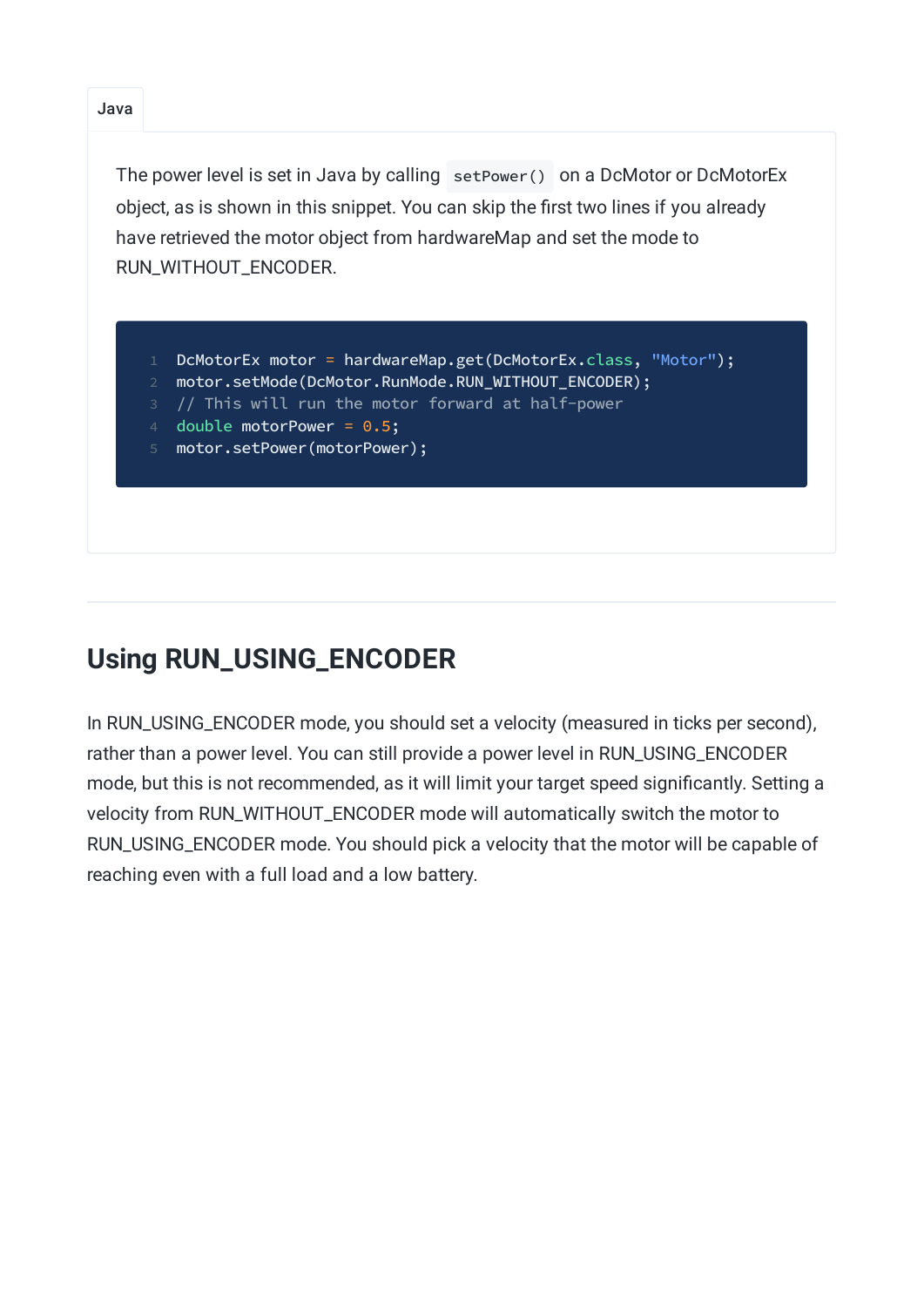#### Blocks Providing a velocity is an extended motor feature, which means that the block for it is located under DcMotor > Extended. You can see it here: -LinearOpMode set Motor v TargetPositionTolerance to  $10$ Gamepad ▼ Actuators ▼ DcMotor Motor \* TargetPositionTolerance v  $\Rightarrow$  Dual ▼ Extended set Motor v Velocity v to  $10$  $\Rightarrow$  Dual  $\blacktriangleright$  Sensors Other Devices Motor **v** Velocity v Android

### Java

The velocity is set in Java by calling setVelocity() on a DcMotorEx object, as is shown in this snippet. You can skip the first two lines if you have already retrieved the motor object as a DcMotorEx from hardwareMap and set the mode to RUN\_USING\_ENCODER.

- DcMotorEx motor = hardwareMap.get(DcMotorEx.class, "Motor");
- 2 motor.setMode(DcMotor.RunMode.RUN\_USING\_ENCODER);
- $1/$  This will turn the motor at 200 ticks per second
- double motorVelocity =  $200$ ;
- 5 motor.setVelocity(motorVelocity);

### **Using RUN\_TO\_POSITION**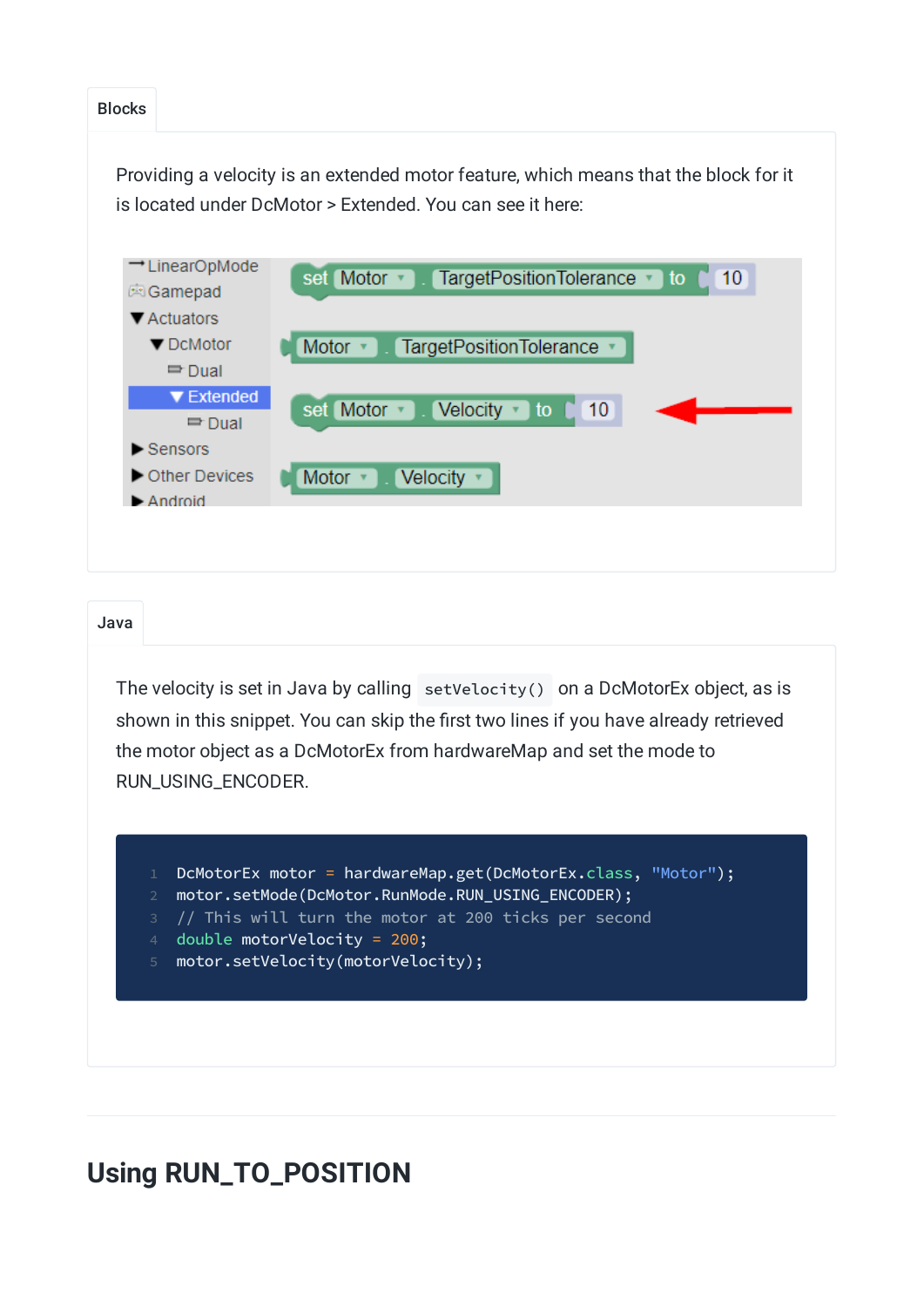To use RUN\_TO\_POSITION mode, you need to do the following things in this order:

- 1. Set a target position (in ticks)
- 2. Switch to RUN\_TO\_POSITION mode
- 3. Set the maximum velocity

You should reset the encoders (switch to STOP\_AND\_RESET\_ENCODER mode) during initialization when you use RUN\_TO\_POSITION mode. If you are using it with a mechanism such as a lift, you have to be careful to make sure that you always have the motor in the same physical location when you reset the encoders, or else your target position won't mean the same thing between runs.

The motor will continue to hold its position even after it has reached its target, unless you set the velocity or power to zero, or switch to a different motor mode.

The following examples assume that the motor used is a Core Hex Motor. If it is a motor that has a more precise encoder, such as an HD Hex Motor, higher velocity and target position values will be more appropriate.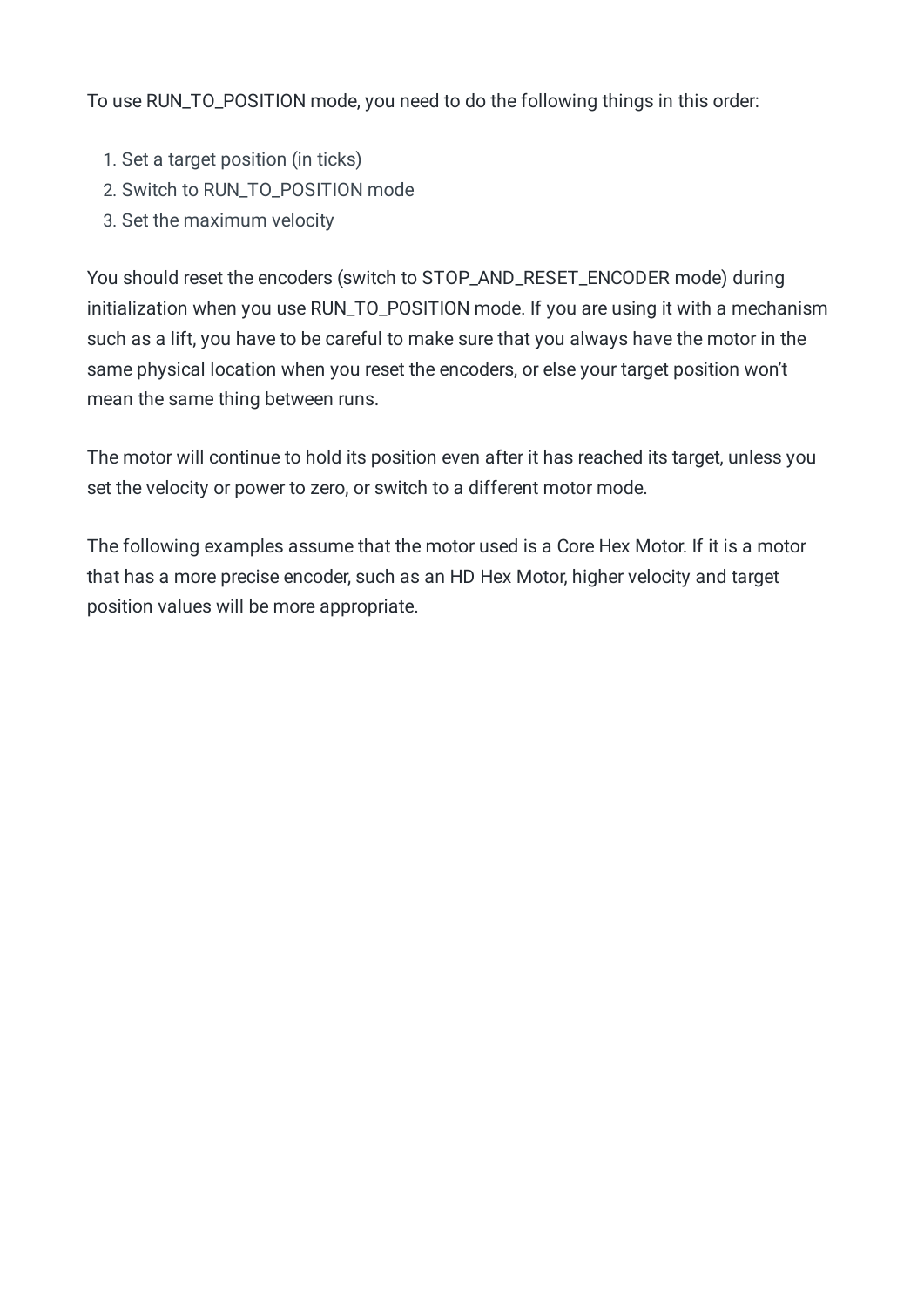Blocks

Here is a complete Blocks program that uses RUN\_TO\_POSITION.



If you want to wait for the motor to reach its target position before continuing in your program, you can use a while loop that checks if the motor is busy (not yet at its target):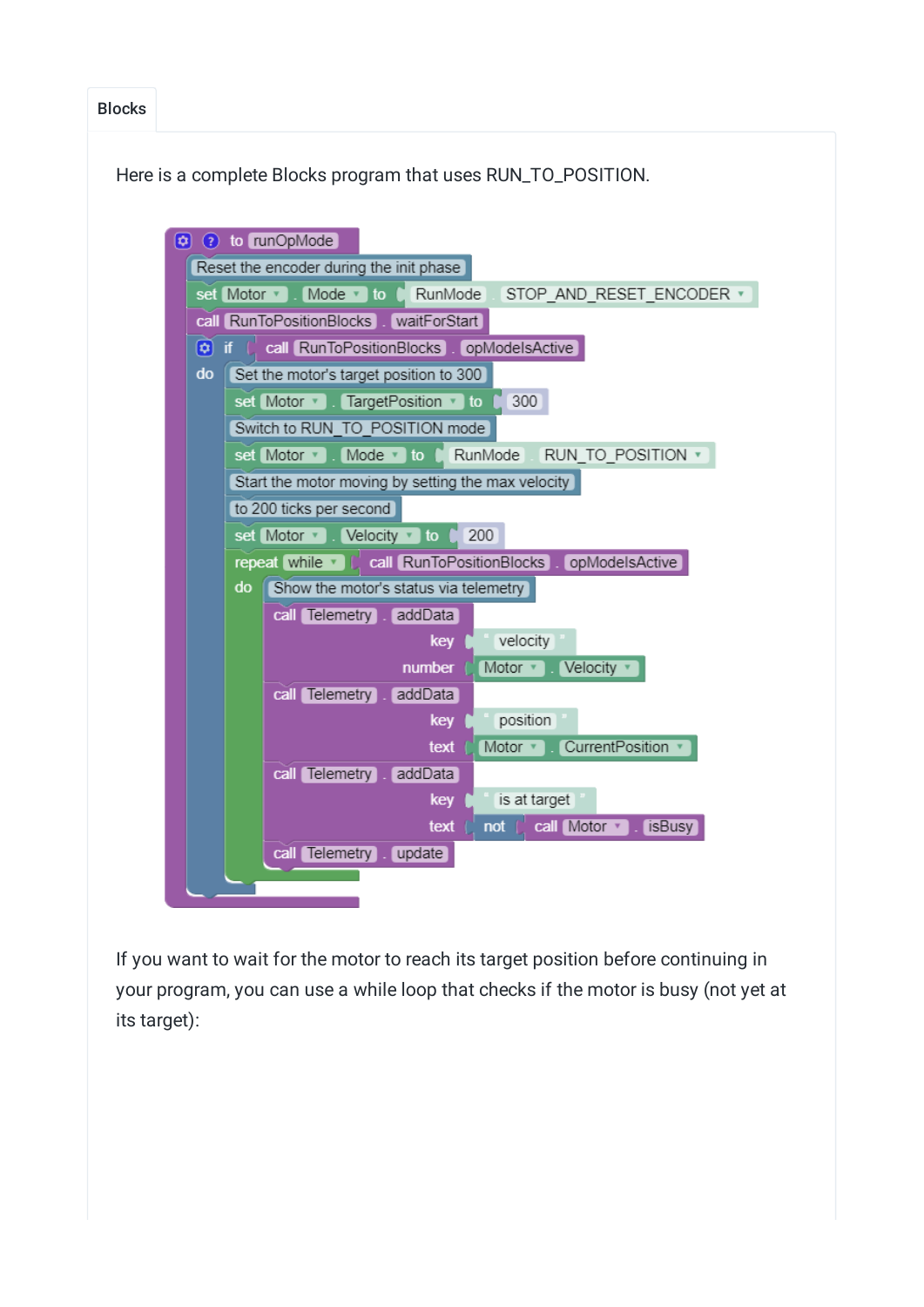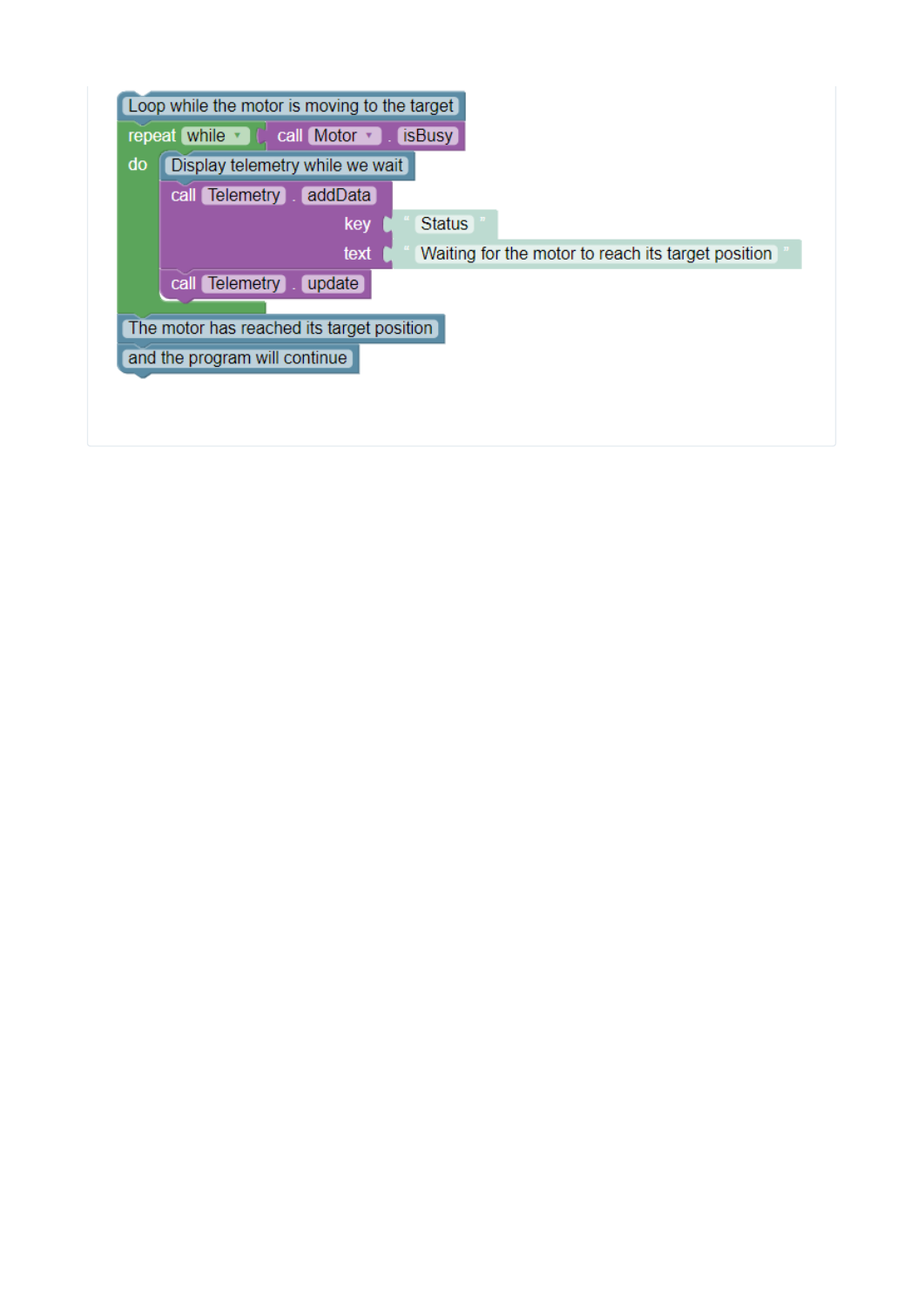```
1 package org.firstinspires.ftc.teamcode;
2 // import lines were omitted. OnBotJava will add them automatically.
4 @TeleOp
5 public class JavaRunToPositionExample extends LinearOpMode {
6 DcMotorEx motor;
8 @Override
9 public void runOpMode() {
10 motor = hardwareMap.get(DcMotorEx.class, "Motor");
12 // Reset the encoder during initialization
13 motor.setMode(DcMotor.RunMode.STOP_AND_RESET_ENCODER);
15 waitForStart();
17 // Set the motor's target position to 300 ticks
18 motor.setTargetPosition(300);
20 // Switch to RUN_TO_POSITION mode
21 motor.setMode(DcMotor.RunMode.RUN_TO_POSITION);
23 \frac{1}{2} Start the motor moving by setting the max velocity to 200
24 motor.setVelocity(200);
26 // While the Op Mode is running, show the motor's status via
27 while (opModeIsActive()) {
28 telemetry.addData("velocity", motor.getVelocity());
29 telemetry.addData("position", motor.getCurrentPosition()
30 telemetry.addData("is at target", !motor.isBusy());
31 telemetry.update();
32 }
33 }
34 }
```
If you want to wait for the motor to reach its target position before continuing in your program, you can use a while loop that checks if the motor is busy (not yet at its target):

 $1/$  Loop while the motor is moving to the target

while(motor.isBusy()) {